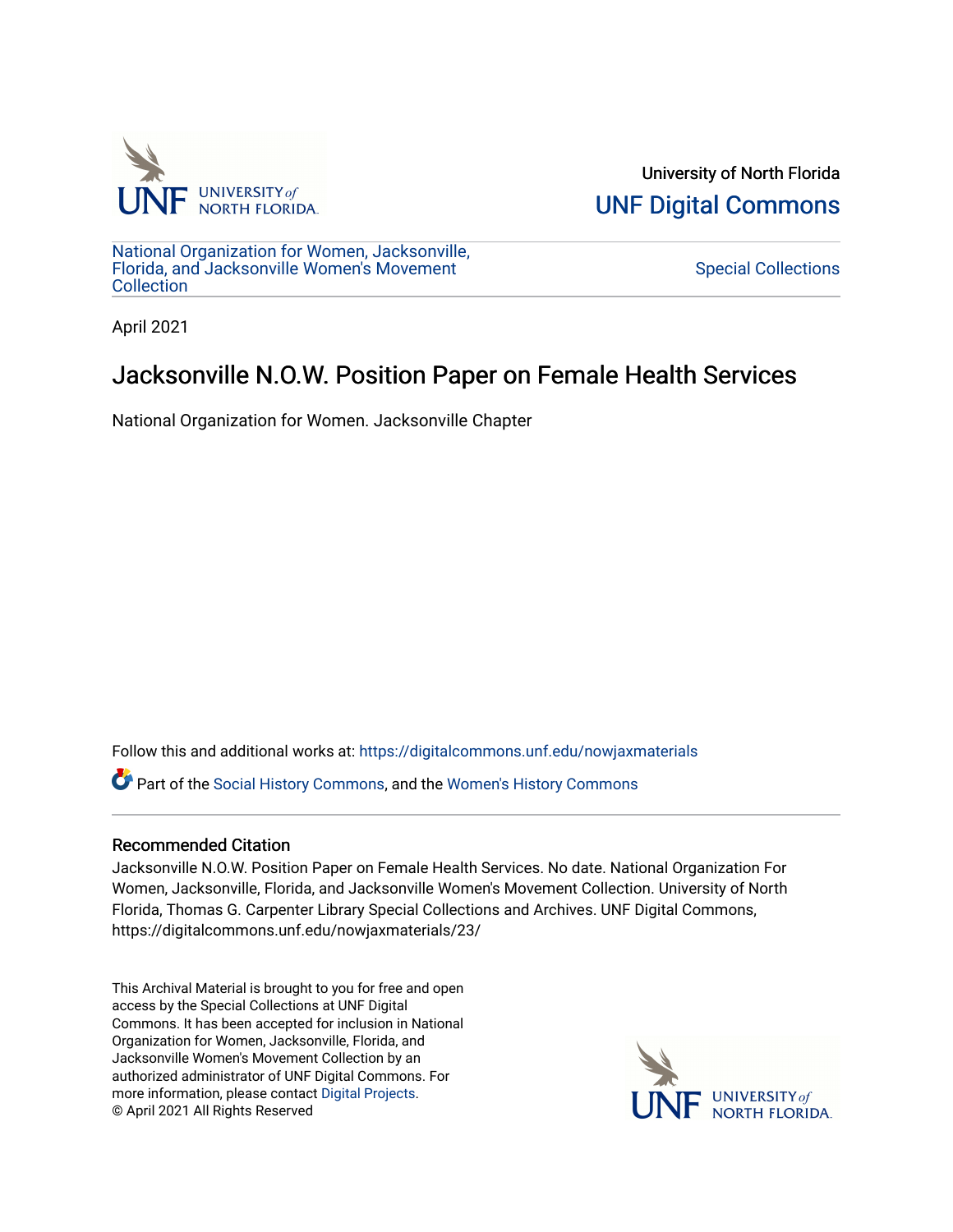## JACKSONVILIE N.O.W. Position Paper on Female Health Servi ces

The Board of Directors and the Committee on Women's Sexual and reproductive health of the Jacksonville N.O.W. Chapter submit the following as a brief survey of our feelings and ideas on this subject.

We believe that a network of small, neighborhood oriented, hea'th care facilities should be made available to all woman and infants in the community. They should be conveniently located and open at hours that will be available to all women (including evenings and Saturdays for working women). If fees are charged, the usual guidelines for poverty should be carefully reexamined and reassessed Many working people can barely manage to provide for housing, food, and utilities, and therefore avoid seeking medical help (especially preventive care) until they become seriously ill.

In these clinics most of the staff should be female counselois and para-medical personnel who are residents of the neighborhood . A training program should be set up for the workers after determining the needs of each neighborhood. Widely available clinics would be a fortuitous investment for the community. At present less than  $15%$ of the women in America have a yearly Pap smear; the V.D. rate is spiraling to epidemic proportions; many children do not achieve their genetic potential due to little or no prenatal care and the inadequate prenatal nutrition of their mothers; many young women have their lives and educations interrupted by unwanted pregnancies and many families are burdened by more children than they can care for. All of these tragic situations drain the community of dollars spent to patch up the damages, after the fact. The despair and hopelessness of women trapped in circumstances over which they have little con trol contributes to our mounting social problems.

We would therefore recommend that the following ideas be incorporated in any program relating to the health of women:

1 VDRL and gonorrhea cultures with follow-up and treatment for every pationt in the program Also a mass media campaign to educate women about V.D.

2 Annual Pap smear and breast exam for all women in the com-

munity --widely advertised and encouraged.<br>3 Sickle Cell Anemia screening for all black women and infants A genetic counseling service should be provided with counselors being indigenous to the community. All black women with a positive Sickle. dex must be fully informed about the increased risk of childbirth,

abortion, and taking the pill . 4 Termination of pregnancy should be available to all as an alternative to, and back-up for, birth control measures.

5 Sterilization should never be used as a coercive measure in poor communities . I e. "if you don't get your tubes tied you don't get your welfare check ." However, voluntary sterilization should be available to anyone without regard to their age or the number of children they have . Counseling as to the medical aspects should be provided .